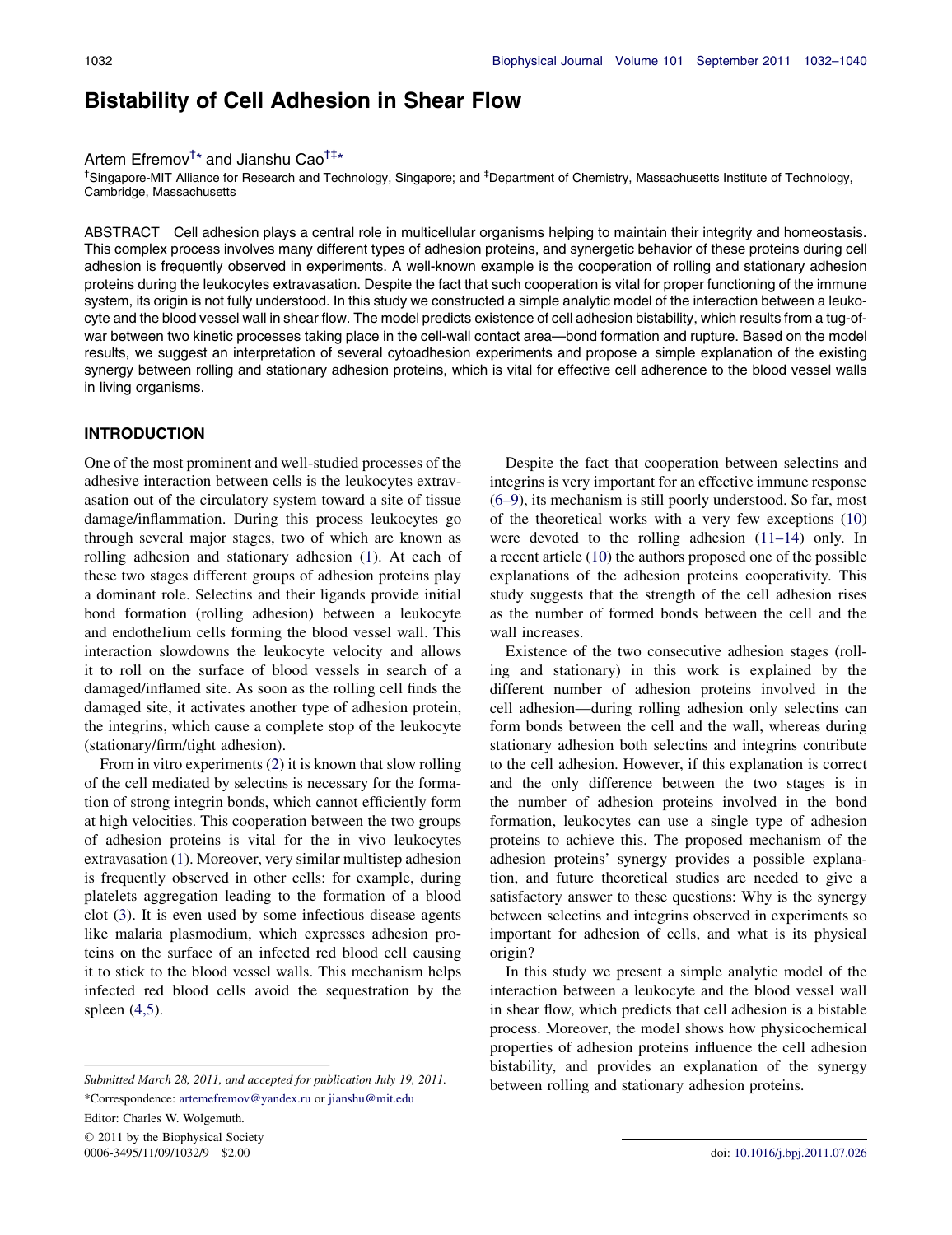#### <span id="page-1-0"></span>MATHEMATICAL MODEL

#### Model assumptions

When a cell forms a contact with the blood vessel wall, it starts to roll on the wall surface under the load  $F$  and torque  $M$  created by the blood flow, which is characterized by the shear rate  $S$  (see Fig. 1). During the cell rolling, new bonds between the cell and the blood vessel wall continuously form in the contact area. At the same time, previously formed bonds rupture at the trailing edge of the contact area due to the tension created by the load  $F$  and torque M.

In the general case, the contact area between a cell and the blood vessel wall can have a complex shape. For the sake of simplicity, this area is represented by a rectangle  $a \times b$  in our model (see Fig. 2). This assumption greatly simplifies further mathematical derivations without loss of generality: Because in previous studies [\(11,14,15](#page-8-0)) it was shown that approximation of the contact area by a simple geometrical figure (for example, a circle) does not introduce considerable error in the final results, one can still obtain a good theoretical fitting of experimental data. Furthermore, it is known from previous theoretical works [\(16\)](#page-8-0) that, in general, the size of the contact area may increase with the flow shear rate due to cell deformability. The change in the contact area stabilizes the cell movement making it smoother and slower. However, as suggested in Bhatia et al. ([10\)](#page-8-0), the cell adhesion is primarily determined by physicochemical properties of adhesion proteins and, thus, to a first approximation, the shape of the contact area can be assumed independent from the shear rate.

At the trailing edge of the contact area previously formed, bonds rupture under the tension created by the blood flow. The size of this rupture area, area  $c$  (Fig. 2), is determined mainly by the cytoskeleton network underlying the cell membrane. The stiffer this network, the bigger the rupture area—because more adhesion bonds share the tension ([17,18](#page-8-0)).

To understand how physicochemical properties of adhesion proteins influence the cell adhesiveness, we consider in the model the simplest case when there is a single type of adhesion bonds between the cell and the wall. In the general case, each of these cell-wall bonds can be formed by two (pair) or more (cluster) of adhesion proteins. The word ''bond'' usually is used to address a single interaction between a pair of proteins. Thus, to avoid possible confusion, we will call cell-wall bonds in the contact area the ''adhesion sites''. Each adhesion site consists of two interacting protein clusters (one on each surface), if the adhesion proteins tend to form clusters.

# The average velocity of the cell and bonds tension in the rupture area

To describe the cell motion in our model, we use a steady-state approximation; we consider the long time average of the cell movement, which is typically studied in experiments. In this case the cell velocity is mainly



FIGURE 1 A cell rolling on the blood vessel wall in shear flow. Forces acting on the cell and the geometric parameters are shown.



FIGURE 2 Contact and rupture area representation.

determined by the bond rupture rate. By knowing the size of the rupture area c and the average lifetime  $\tau$  of a single adhesion site in this area, it is easy to find the average cell velocity  $\nu$  of the cell:

$$
v = \frac{c}{\tau}.\tag{1}
$$

The average lifetime of an adhesion site in the rupture area is a function of the tension Q applied to it. This tension is related to the total tension  $Q_{tot}$ experienced by the all adhesion sites in the rupture area through the equation

$$
KQ = Q_{tot}.
$$
 (2)

Here  $K$  is the total number of adhesion sites in the rupture area. Obviously,  $K = \sigma bc$ , where  $\sigma$  is the surface density of adhesion sites at the trailing edge of the contact area. Thus, Eq. 2 can be rewritten as

$$
Q = \frac{Q_{tot}}{\sigma bc}.
$$
 (3)

The total tension  $Q_{tot}$  is a function of the shear rate S. In the simplest case when the cell has approximately the shape of a sphere, this function may be written in an explicit form. Expressing the total tension  $Q_{tot}$  through the load  $F$  and torque  $M$  by solving mechanical equilibrium equations is similar to those found in Hammer and Lauffenberger [\(11](#page-8-0)):

$$
\begin{cases}\nM = rQ_{tot} \sin \beta \\
F = Q_{tot} \cos(\alpha + \beta).\n\end{cases}
$$
\n(4)\n
$$
P = Q_{tot} \sin(\alpha + \beta)
$$

By using analytical expressions [\(19,20](#page-8-0)) for the force  $F$  and torque  $M$  acting on a rolling sphere, it is easy to show that

$$
Q_{tot} \approx 4\pi \eta \frac{r^2}{a} \left[ 7.1rS + \left( 2.4 \ln \left( \frac{\delta}{r} \right) - 6.0 \right) v \right].
$$
 (5)

(see the [Supporting Material](#page-7-0) for more details). Here  $P$  is the normal reaction force acting on the rolling cell, which is created by compressed bonds inside the contact area (excluding the rupture area);  $\alpha$  and  $\beta$  are the angles shown on Fig. 1; r is the radius of the cell;  $\delta$  is the size of the gap between the rolling cell and the wall ( $\delta \ll r$ ); and  $\eta$  is the blood viscosity.

# Concentration of adhesion sites in the rupture area

The concentration of adhesion sites in the rupture area  $\sigma$  can be easily estimated by considering a simple reaction  $A+B \rightarrow AB$  describing the binding between adhesion proteins/protein clusters A on the cell surface and B on the blood vessel wall. The rate equations for this reaction have the form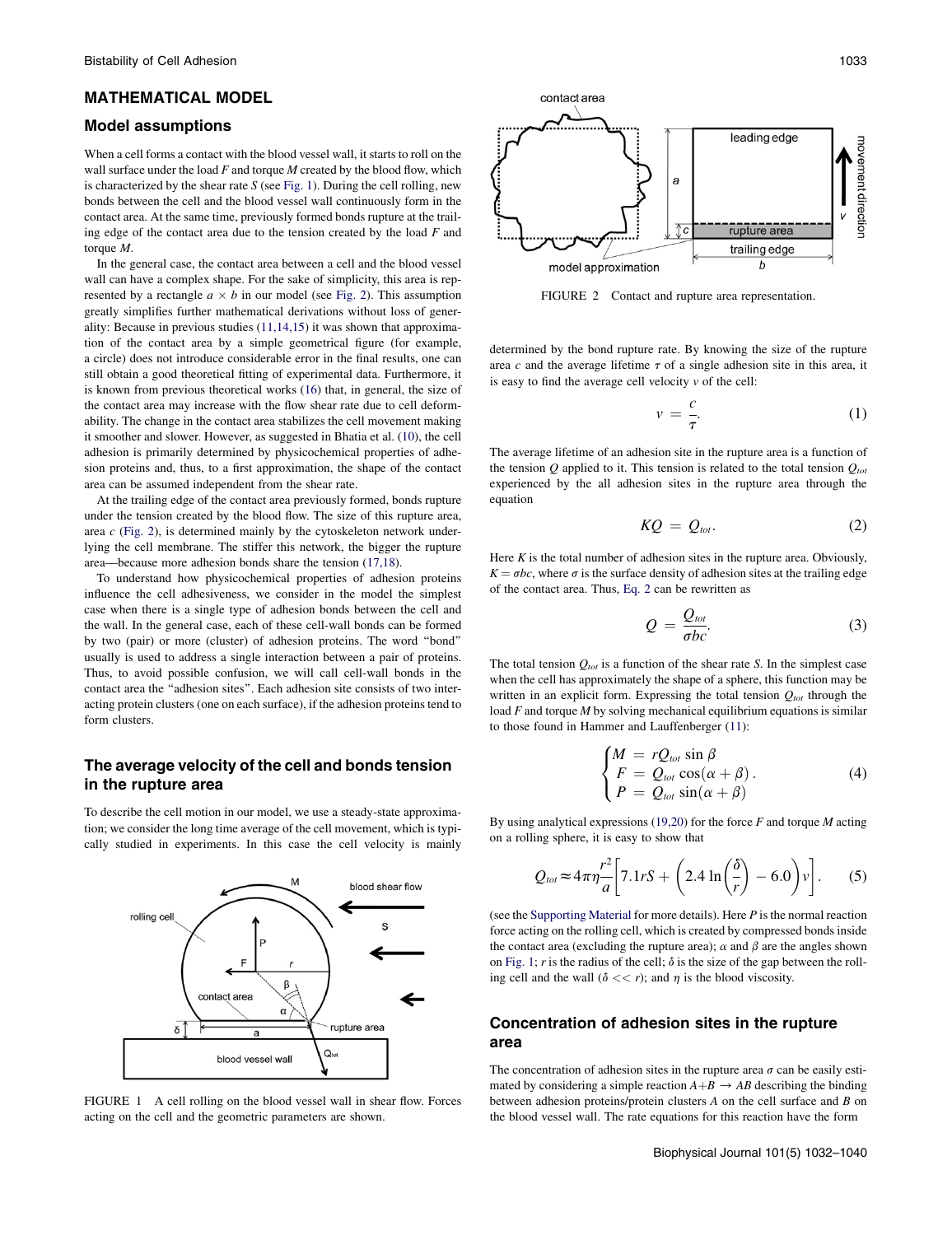<span id="page-2-0"></span>
$$
\begin{cases}\n\frac{d\sigma_A}{dt} = \frac{d\sigma_B}{dt} = -k_+\sigma_A\sigma_B \\
\frac{d\sigma_{AB}}{dt} = k_+\sigma_A\sigma_B\n\end{cases}
$$
\n(6)

and with additional constraints,

$$
\begin{cases}\n\sigma_A + \sigma_{AB} = \sigma_A^0 \\
\sigma_B + \sigma_{AB} = \sigma_B^0\n\end{cases} (7)
$$

Here  $\sigma_A$ ,  $\sigma_B$ , and  $\sigma_{AB}$  are the surface concentrations of the adhesion proteins/protein clusters  $A$ ,  $B$  and adhesion sites  $AB$  at time  $t$ , respectively;  $\sigma_{A}^{0}$  and  $\sigma_{B}^{0}$  are the total surface concentrations of the adhesion proteins/ protein clusters A and B at the leading edge of the contact area, respectively; and  $k_+$  is the second-order reaction rate for diffusive binding of the proteins/ protein clusters. Here we assume that each adhesion site has a very small probability to dissociate until it reaches the rupture area where this process is greatly accelerated. This is a reasonable assumption, taking into account that every bond in the contact area excluding the rupture area is compressed due to the blood flow pushing the cell against the wall (see [Fig. 1](#page-1-0)). The bond compression reduces the dissociation rate for the reverse reaction  $AB \rightarrow$  $A+B$ , which, therefore, can be neglected. Also it should be noted that in our model we use the small Peclet number approximation ( $Pe \ll 1$ ) [\(15,21\)](#page-8-0), which means that the binding rate  $k_{+}$  is mostly determined by the diffusion coefficient of the adhesion proteins, and is independent of the cell velocity. This approximation is based on previous theoretical studies [\(13](#page-8-0)), which showed that the average angular velocity of the cell  $\Omega \approx v/r$  during steady-state rolling and, thus, the relative velocity between the cell surface and the wall  $\approx 0$ , i.e.,  $Pe \ll 1$ .

In living cells, the rupture area is much smaller than the contact area (i.e.,  $c \ll a$ , see Table 1). Thus, the surface concentration of the adhesion sites  $\sigma$ is approximately the same at any location inside the rupture area because each adhesion protein/protein cluster spends the same amount of time  $\Delta t = a/v$  to move from the leading edge to the trailing edge of the contact area due to its rectangular shape. Therefore,  $\sigma$  can be found as  $\sigma = \sigma_{AB}(\Delta t)$ . Next, we consider two special cases of receptor density.

First, because, for living cells, in many cases, we have  $\sigma_A^0 \approx \sigma_B^0 = \sigma_0$ [\(2,22\)](#page-7-0), one can find from [Eqs. 6 and 7](#page-1-0) that

$$
\sigma = \frac{k_+ a \sigma_0^2}{v + k_+ a \sigma_0}.\tag{8}
$$

Second, in some experiments the total surface concentrations  $\sigma_A^0$  and  $\sigma_B^0$ have different magnitudes ( $\sigma_{A}^{0} << \sigma_{B}^{0}$  or  $\sigma_{B}^{0} << \sigma_{A}^{0}$ ) (see, for example, Brunk and Hammer ([23\)](#page-8-0)). In this case it is easy to acquire another useful approximation for  $\sigma$ , as

TABLE 1 Values of the model parameters

$$
\sigma = \min(\sigma_A^0; \sigma_B^0) \cdot \left[1 - e^{-k_+ a \cdot \max\left(\frac{\sigma_A^0; \sigma_B^0}{v}\right)}\right].
$$
 (8')

Substituting Eq. 8 into [Eq. 3,](#page-1-0) one finds that

$$
Q = \frac{(v + k_+ a \sigma_0) Q_{tot}}{k_+ a b c \sigma_0^2}.
$$
\n(9)

# The average lifetime of adhesion sites in the rupture area

To find out how the average lifetime of an adhesion site  $\tau$  changes with the applied tension  $Q$ , we adopted a simple kinetic scheme depicted on [Fig. 3.](#page-3-0) As in Seifert [\(24](#page-8-0)) and Erdmann and Schwarz ([25\)](#page-8-0), we assume that each protein cluster (on the rolling cell and endothelium cell) forming the adhesion site consists of N identical adhesion proteins (see [Fig. S1](#page-7-0) in the [Sup](#page-7-0)[porting Material\)](#page-7-0). Under the tension  $Q$  acting on the adhesion site, the bonds composing it start to rupture one by one until all of them are broken. Therefore, each physical state of the adhesion site can be represented by the number of bonds—from 0 to  $N$  as shown on [Fig. 3.](#page-3-0) Transitions between these states can be described by rates  $k_{i,i+1}$  and  $k_{i,i-1}$  ( $0 \le i-1, i, i+1 \le N$ ) of a single bond formation and rupture, respectively. Transition  $0 \rightarrow 1$  in the general case can be neglected because after the rupture of the final bond (transition  $1\rightarrow 0$ ) two adhesion proteins/protein clusters which formed the adhesion site quickly become separated by a large distance. Bond formation rates  $k_{i,i+1}$  are assumed to be independent from the tension as in Erdmann and Schwarz ([25](#page-8-0)), while for the bond dissociation rates  $k_{i,i-1}$ we use the Bell-Evans' model ([26,27](#page-8-0)):

$$
\begin{cases}\nk_{i,i-1} = ik_{off}e^{\frac{Qx^*}{\sqrt{4B^T}}}\\k_{i,i+1} = (N-i)^2k_{on}\n\end{cases} \tag{10}
$$

Here  $x^{\#}$  is the distance between the binding potential minimum and maximum;  $k_{on}$  is the rate of a single bond formation between two proteins in the adhesion site (if  $N > 1$ );  $k_{off}$  is the unstressed rate of a single bond dissociation;  $k_B$  is Boltzmann constant; and T is temperature. In Eq. 10 we assume that the tension  $Q$  in each state  $i$  is equally distributed between the  $i$  bonds. We also take into account the fact that if there are  $(N-i)$ unbound proteins in each cluster in the adhesion site, then the total number of possible ways to form a new bond is  $(N-i)^2$ . The latter assumption is the only difference from the previous study ([25](#page-8-0)).

By using the formula of the mean turnover time for chain reactions from Bar-Haim and Klafter [\(28](#page-8-0)) and Cao and Silbey ([29\)](#page-8-0) and by assuming that

| Parameter                                                                                    | Value in the model        | Typical range                                               | References              |
|----------------------------------------------------------------------------------------------|---------------------------|-------------------------------------------------------------|-------------------------|
| a, Length of the contact area.                                                               | $3 \mu m$                 | $1-4 \mu m$                                                 | (48)                    |
| b, Width of the contact area.                                                                | $3 \mu m$                 | $1-4 \mu m$                                                 | (48)                    |
| $c$ , Length of the rupture area.                                                            | $100 \text{ nm}$          | $40 - 300$ nm                                               | (17, 18, 49)            |
| r, Cell radius.                                                                              | $4 \mu m$                 | $3-4 \mu m$                                                 | (2)                     |
| $\delta$ , Size of the gap between the cell and the blood vessel wall.                       | $50 \text{ nm}$           | 30–60 nm (Length of adhesion proteins)                      | (50)                    |
| $x^{\#}$ , Binding potential width.                                                          | $0.2 \text{ nm}$          | $0.13 - 1.2$ nm                                             | Table S1                |
| $\sigma_{tot}$ , Total adhesion proteins density on the cell surface.                        | 300 $\mu$ m <sup>-2</sup> | 50–400 $\mu$ m <sup>-2</sup>                                | (2,22)                  |
| $\eta$ , Blood viscosity.                                                                    | $0.002$ Pa $\times$ s     | $0.002$ Pa $\times$ s                                       | (2)                     |
| $k_{+}$ , Rate for the proteins/proteins cluster binding.                                    | $0.01 \ \mu m^2/s$        | 0.006–0.6 $\mu$ m <sup>2</sup> /s (Theoretical estimations) | (13,14)                 |
| $k_{\text{off}}$ , Unstressed bonds dissociation rate.                                       | $5 s^{-1}$                | $0.000005 - 9 s^{-1}$                                       | Table S1                |
| $k_{on}$ , Rate for a single bond formation between two<br>proteins inside an adhesion site. | $500 s^{-1}$              | $1-1000 s^{-1}$                                             | Theoretical estimations |
| <i>T</i> , Temperature.                                                                      | 300 K                     |                                                             |                         |

Biophysical Journal 101(5) 1032–1040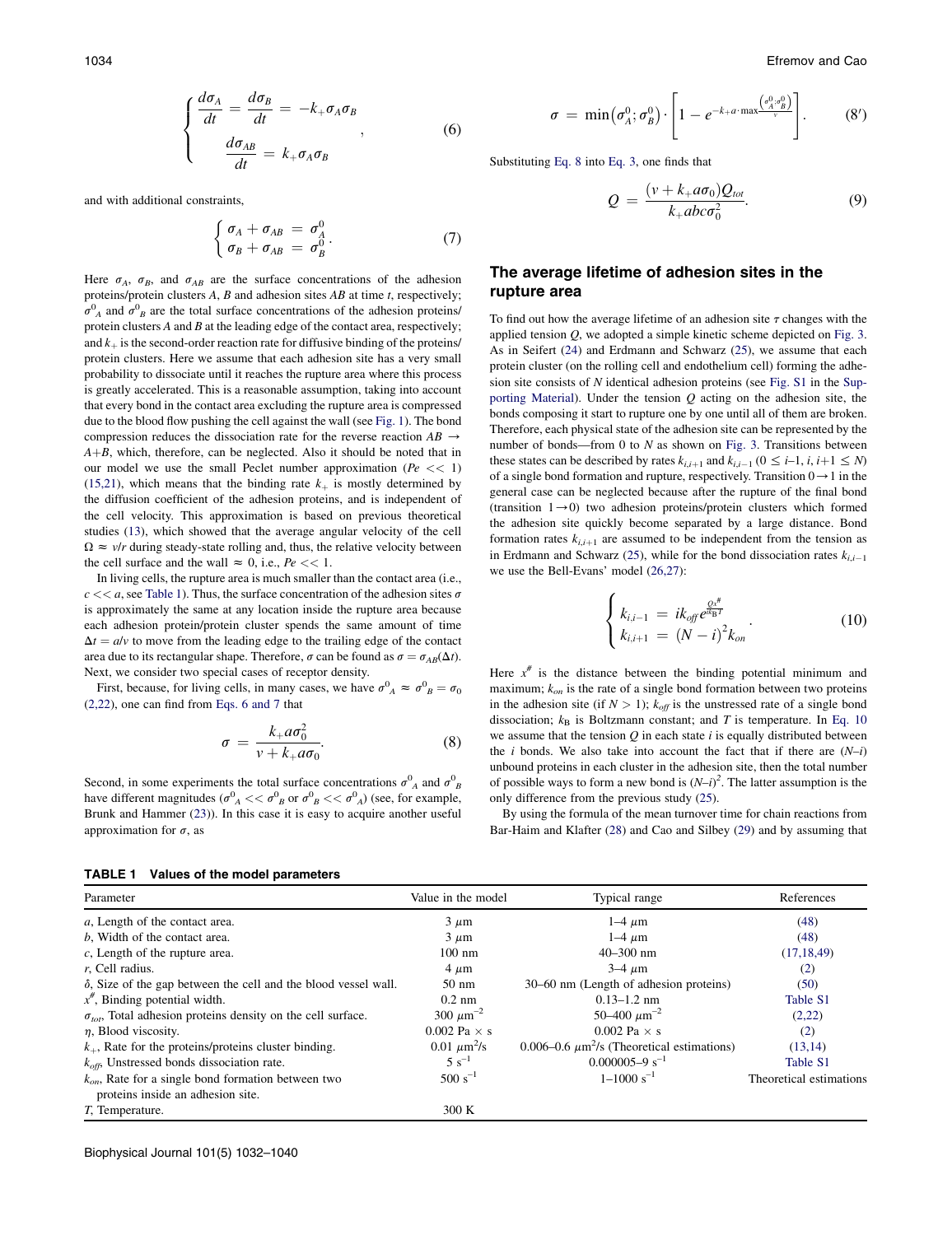<span id="page-3-0"></span>
$$
N \xleftarrow[k_{N,N-1}]{k_{N,N-1}} N-1 \xleftarrow[k_{N-1,N}]{k_{N-1}} N-1 \xleftarrow[k_{N-1,N}]{k_{N-1}} 2 \xleftarrow[k_{N-1,N}]{k_{N,N-1}} 2 \xleftarrow[k_{N-1,N}]{k_{N,N-1}} 0
$$

FIGURE 3 Kinetic scheme of the bond rupture between two protein clusters.

during the bonds-rupture each adhesion site is in quasiequilibrium, one can find from [Eq. 10](#page-2-0) (see the [Supporting Material\)](#page-7-0) that the average lifetime  $\tau$  of an adhesion site under the load Q is

$$
\tau(N) = \frac{1}{k_{off}} \frac{(N-1)!}{N} \left(\frac{k_{on}}{k_{off}}\right)^{N-1} e^{-Qx^{\#} \sum_{i=1}^{N} \frac{i^{-1}}{k_{B}T}}.
$$
 (11)

Equation 11 is obtained for the case of slip bonds, i.e., for bonds which shorten their lifetimes in response to load. Some adhesion bonds may also prolong their lifetimes in response to load (catch bonds), but such a behavior takes place only at low shear rates  $(<100 s<sup>-1</sup>)$  in experiments [\(30–32\)](#page-8-0). These shear rates are smaller than physiological shear rates in most blood vessels (100–1000 s<sup>-1</sup> in venules [\(2,33\)](#page-7-0)). Thus, at physiological conditions all adhesion bonds behave as slip bonds. As suggested in McEver and Zhu [\(34](#page-8-0)), it is likely that the main function of catch bonds is the prevention of inappropriate leukocytes/platelets aggregation in flowing blood rather than by the enhancement of the cell-wall interaction. Hence, the slip bond approximation is a reasonable assumption. Equation 11 is exact for  $N = 1$ ,

$$
\tau(1) = \frac{1}{k_{off}} e^{\frac{-Qx^{\#}}{k_{\text{B}}T}},\tag{11t}
$$

:

and provides a good approximation for  $N > 1$  for loads

$$
Q < \frac{k_{\rm B}T}{x^*} \times \ln\left[\frac{k_{\rm on}(N-1)^2}{k_{\rm off}}\right]
$$

It must be noted, however, that the above approximation of quasiequilibrium rupture of adhesion sites gives a reasonable qualitative prediction of the relation between the cell velocity  $v$  and the shear rate of the flow S (Eq. 12) even for higher tensions.

#### Final equation

From [Eqs. 1, 5, 9, and 11](#page-1-0) one can get the final formula describing the relation between the cell velocity  $\nu$  and the shear rate S for a cell having adhesion bonds with the wall:



$$
S = \frac{1}{7.1r} \left[ \frac{abc\sigma_0 k_B T}{4\pi \eta r^2 x^4 (1 + v/k_+ a\sigma_0) \sum\limits_{i=1}^N i^{-1}} \cdot \ln \left[ \frac{v}{ck_{off}} \frac{(N-1)!}{N} \left( \frac{k_{on}}{k_{off}} \right)^{N-1} \right] + \left[ 6.0 - 2.4 \ln \left( \frac{\delta}{r} \right) \right] \cdot v \right].
$$
\n(12)

For a freely rolling cell, which does not have bonds with the wall, from Goldman et al. ([19,20](#page-8-0)) it is easy to find that

$$
S \approx \frac{v}{r} \frac{0.6 - 0.2 \ln\left(\frac{\delta}{r}\right)}{0.7}.
$$
 (13)

### RESULTS

Values for the all model parameters used in calculations are shown in [Table 1.](#page-2-0) Bond rupture parameters  $x^*$  and  $k_{off}$  correspond approximately to those measured in atomic-force microscopy/biomembrane force probe (AFM/BFP) experiments for selectins (see [Table S1](#page-7-0) and [Section S2](#page-7-0) in the [Sup](#page-7-0)[porting Material\)](#page-7-0). All results presented below were obtained from Eqs. 12 and 13 by substituting the model parameters into these equations.

#### Bistable behavior of rolling cells

Using Eq. 12, one can easily find that the shear rate-velocity curve  $S(v)$  has a toggle-switch-like behavior [\(35](#page-8-0)), which is typical for bistable systems (see Fig. 4 A). When the shear rate is small, each value of S corresponds to a single value of v—identical cells have the same stationary velocity in the interval  $0.5-1$   $\mu$ m/s (see Fig. 4, A and B; curve  $N = 1$ ). The cells behavior drastically changes when S reaches  $\sim$ 170 s<sup>-1</sup>. In the interval from  $\sim$ 170 s<sup>-1</sup> to  $\sim$ 480 s<sup>-1</sup> there are three possible stationary velocities for each value of S. This means that there coexist three different

> FIGURE 4 Adhesion bistability. (Solid and dashed lines) Stable and unstable solutions, respectively. (A) Bistable curve for the case of nonclustering proteins  $(N = 1, \text{ gray curve})$  and for freely rolling cells (black line) are shown. The curve minimum determines the catching effectiveness of adhesion proteins while the maximum determines the largest shear rate that adhesion bonds can withstand.  $(B)$  Influence of the model parameters on the velocity-shear rate curve shape. (Control curve is the same as the gray curve on panel A.) For

the decreased-dissociation curve, the bond dissociation rate was taken to be 10 times smaller than in [Table 1,](#page-2-0) i.e.,  $k_{off} = 0.5 \text{ s}^{-1}$ . For the increased-binding curve the bonds formation rate was taken to be 10 times bigger than in [Table 1](#page-2-0), i.e.,  $k_+ = 0.1 \ \mu m^2/s$ . For the increased-rupture-area curve, the rupture area size is  $c = 350$  nm. (C) Influence of proteins clustering on the velocity-shear rate curve. Curves for different numbers (N) of proteins in adhesion sites are shown. Values of the model parameters used in calculations for panels A and C are shown in [Table 1](#page-2-0).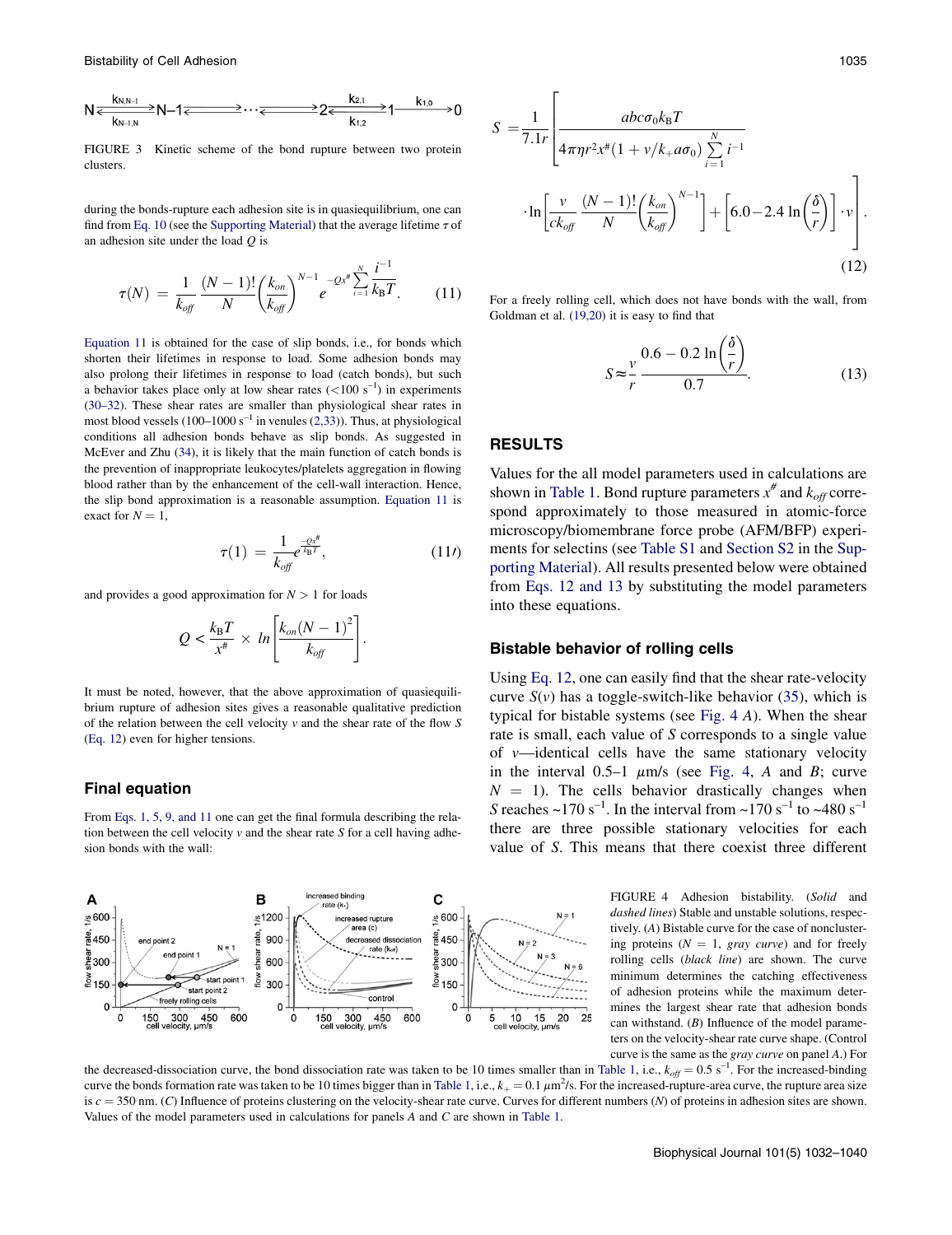populations of rolling cells despite the fact that all cells in the model have absolutely the same characteristics.

The slowest population has approximately the same velocity as for  $S < 170$  s<sup>-1</sup> ( $v \sim 1-3$   $\mu$ m/s), whereas the fastest one has velocity which is almost the same as the velocity of freely rolling cells (which do not have any bond with the wall). Using simple arguments (see the [Sup](#page-7-0)[porting Material](#page-7-0)), it is easy to show that only the high and low velocity branches are stable while the medium branch is unstable (see [Fig. 4](#page-3-0) A). This unstable part of  $S(v)$  curve corresponds to the boundary between the attraction domains of the left and right stable branches. If a cell starts from the point slightly to the left of the unstable branch, it will reduce its speed and finally reach the left stable branch; otherwise, if it starts slightly to the right, it will accelerate to the higher velocity corresponding to the right stable branch.

Further increase of the shear rate S leads to the disappearance of the left stable and unstable branches. In other words, a critical value of the shear rate (the curve maximum) exists beyond which cells cannot form a strong attachment with the blood vessel wall. Such a critical shear rate is indeed observed in experiments ([12,23](#page-8-0)). The maximum of the shear rate-velocity curve corresponds to the velocity at which adhesion proteins work at full capacity (the dynamic strength of which comes from their ability to form bonds and resist tension).

# The ''catching'' effectiveness of adhesion proteins

Maximum and minimum of the  $S(v)$  curve on [Fig. 4](#page-3-0) A corresponds to two important parameters describing the effectiveness of cell adhesion. As mentioned above, the maximum represents the highest shear rate, which adhesion bonds can withstand, whereas the minimum represents the ''catching'' effectiveness of adhesion proteins. Cells moving in the blood flow slow down to rolling velocities corresponding to the left stable branch only at shear rates smaller than the shear rate at the curve minimum. Otherwise, cells gather on the right stable branch, which corresponds to rapidly moving cells. This behavior can be inferred from the following procedure.

Let us choose any point on the line corresponding to freely rolling cells (see [Fig. 4](#page-3-0) A). Assuming that the shear rate is constant in the blood vessel and plotting a horizontal line starting from this initial point, one must check which stable branch is intersected initially by the horizontal line. This intersection point corresponds to the final steady-state velocity of the cell. Thus, it is easy to verify that the S coordinate of the curve minimum determines the shear-rates interval in which cells can slow down to low rolling velocities (i.e., the left stable branch). In a real system, due to the fluctuations in cell velocities [\(23,36–38\)](#page-8-0), this catchingfeature of adhesion proteins is smeared because the fluctuations allow cells to jump from one stable branch to another at shear rates above the minimum. Nevertheless, position of the curve minimum is still a good indicator of the adhesion proteins' catching effectiveness.

Using our analytic model we tested how changes in different model parameters influence the maximum detachment force and the catching-effectiveness described above. Calculations showed that the curve maximum rises when (see [Fig. 4](#page-3-0)  $B$ ):

- 1. The proteins' mobility (binding rate  $k_{+}$ ) increases, because this leads to a larger number of bonds between the cell and the wall;
- 2. The rupture area size  $(c)$  increases, because this leads to a larger number of bonds resisting the flow pushing force; and
- 3. The bond dissociation rate  $(k<sub>off</sub>)$  decreases, which means the bonds become stronger.

At the same time, the catching-effectiveness can be improved only by increasing the mobility of the proteins  $(k<sub>+</sub>)$ , whereas changes in the rupture area size (c) and the bond dissociation rate  $(k_{off})$  have only a minor influence on it. This difference between the maximum and minimum of the  $S(v)$  curve has a simple interpretation. For the bond rupture process, which determines the curve maximum position, both the number of bonds resisting the load (depends on c and  $k_{+}$ ) and their strength (depends on  $k_{off}$ ) are important. In contrast, the curve minimum position, which is indicator of the adhesion proteins' catchingeffectiveness, is related to the bond formation process. This is why it is mostly determined by the rate of proteins binding  $(k_{+})$ .

# Clustering versus nonclustering adhesion proteins

Another interesting finding of this work is the synergetic behavior of adhesion proteins in interacting clusters during cell adhesion. By using [Eq. 12](#page-3-0), it is easy to find that the shear rate-velocity curve  $S(v)$  shifts to smaller velocities as the number of proteins in adhesion sites N increases (see [Fig. 4](#page-3-0) C). This curve behavior results from the cooperation between the clustered proteins. Consider, as a first case, an adhesion site consisting of a single pair of interacting proteins ( $N = 1$ , nonclustering proteins). These proteins quickly become separated after the bond between them ruptures. Thus, chances that they will form the bond again are negligible. Now consider a second case, that of an adhesion site formed by two clusters of proteins  $(N > 1,$  clustering proteins). Here, the situation is different. When one of the bonds inside the adhesion site ruptures, the unbound proteins do not move apart (as long as this is not the final bond). Therefore, the unbound proteins can rapidly restore the ruptured bond, because they do not need to diffuse over a long distance in a search of a binding partner. As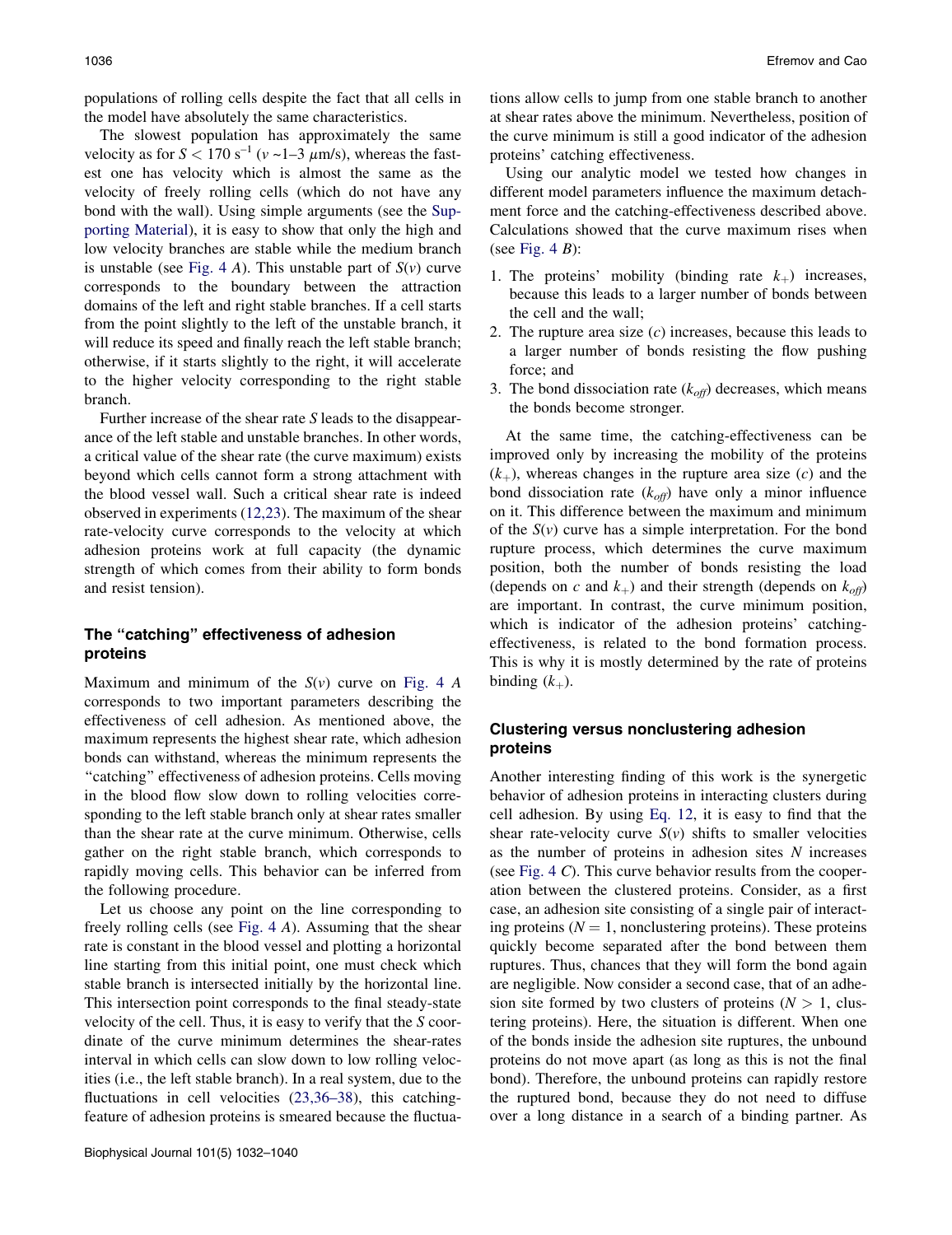a result, an adhesion site formed by two protein clusters is more resistant to the tension created by the blood flow than in the case of nonclustering adhesion proteins. Thus, a higher shear rate is needed to force the cell movement with the same velocity in the case of clustering receptors (i.e., the front of the  $S(v)$  curve shifts to smaller velocities).

#### Consistency with previous experimental findings

To verify whether our model correctly fits experimental data, we fitted experimental results from Brunk and Hammer [\(23](#page-8-0)) using our model. In this work, Brunk and Hammer used a cell free assay to characterize a single bond type (E-selectin and its ligand). The cell free assay helps to avoid multicomponent interactions, which are known to exist in living cells, because many adhesion receptors impart a primary ligand that can interact with other adhesion molecules [\(34,39\)](#page-8-0). These secondary interactions can modulate the cell adhesion strength and a more complex mathematical model taking into account these multicomponent interactions is needed to describe behavior of living cells.

We found that theoretical fitting based on our model and existing AFM/BFP measurements of the bond rupture parameters agrees very well with experimental data from Brunk and Hammer ([23\)](#page-8-0) (see Fig. 5). Moreover, our model predicts that the slow rolling of microspheres cannot be observed at shear rates  $>220$  s<sup>-1</sup> (the shear rate at the maximum). This finding is in a good agreement with the experimental observations. Similar behavior of microspheres was also found in Yago et al. ([40\)](#page-8-0) and Rodgers et al. ([41\)](#page-8-0).



FIGURE 5 Microsphere rolling adhesion. Experimental data from Brunk and Hammer ([23\)](#page-8-0) was fitted with modified [Eq. 12.](#page-3-0) For theoretical curve, we used [Eq. 8](#page-2-0)' instead of [Eq. 8.](#page-2-0) The model parameter values, i.e.,  $r = 5 \mu m$ ,  $\sigma_{1}^{0} = 90 \ \mu m^{-2}, \sigma_{2}^{0} = 3600 \ \mu m^{-2}, \text{and } \eta = 0.001 \text{ Pa} \times \text{s}$  (water), were taken from Brunk and Hammer [\(23](#page-8-0)). The size of the contact area ( $a = b = 1.3$  $\mu$ m) was estimated from the microsphere ( $r = 5 \mu$ m) and bond ( $\delta =$ 50 nm) geometry. The bond rupture parameters  $x^* = 0.12$  nm and  $k_{off} =$  $5 s<sup>-1</sup>$  were taken from AFM/BFP experiments (see [Table S1](#page-7-0) in the [Support](#page-7-0)[ing Material\)](#page-7-0). The rupture area size c and the binding rate  $k_{+}$  were varied to achieve the best data-fitting ( $c = 200$  nm and  $k_+ = 0.006 \ \mu \text{m}^2/\text{s}$ ).

Another prediction of our model which can be verified experimentally is existence of adhesion hysteresis. As mentioned above, cells/microspheres slow down and form multiple bonds with the wall only if the flow shear rate is smaller than the shear at the  $S(v)$  curve minimum. However, to detach cells/microspheres from the wall, the higher shear rate corresponding to the  $S(v)$  curve maximum is needed. Hence, the detachment shear rate is larger than the attachment shear rate. This means that there is a hysteresis loop, which results from the bistability in cell adhesion. Indeed, some existing experimental results support this model prediction. In Lawrence and Springer ([2\)](#page-7-0), the authors found that, to initiate integrin bond formation, the shear rate must be dropped to very small values  $({\sim}36 \text{ s}^{-1})$ . At the same time, the detachment shear rate for the same bonds was  $>3600 \text{ s}^{-1}$ . I.e., there was a huge adhesion hysteresis loop in the experimental system. In contrast to integrins, selectins in the same experiments had much higher capturing effectiveness, but they were not able to stop cells movement completely.

#### **DISCUSSION**

#### Model predictions

By using a simple analytic model, we showed that the process of cell adhesion to the blood vessel wall in shear flow has a bistable behavior. This bistability results from the competition between two kinetic processes.

The first process is the bond formation between the rolling cell and the blood vessel wall. This process inversely depends on the rolling velocity—the higher the velocity, the fewer the number of bonds formed between the cell and the wall because each adhesion protein has a shorter time to find a binding partner. Therefore, the lower shear rate is needed to keep the cell rolling.

The second process is the bond dissociation in the rupture area. The rate of the bond rupture (and, hence, the rolling velocity) increases with the flow shear rate. Thus, the shear rate and the rolling velocity are anticorrelated in these two processes, which compete with each other. Because both kinetic processes are in action during cell adhesion, the adhesion bistability is an intrinsic property of a rolling cell. This adhesion bistability can be found in a very wide range of the model parameters that characterize the geometrical and physicochemical properties of adhesion proteins and the cell.

Due to the adhesion bistability, the shear rate-velocity curve  $S(v)$  has two bifurcational points corresponding to the curve maximum and minimum. These two points determine the effectiveness of cell adhesion. The maximum corresponds to the highest shear rate the bonds between the cell and the wall can withstand, whereas the minimum characterizes the catching efficiency of the bonds (an upper shear rate limit above which cells attach to the blood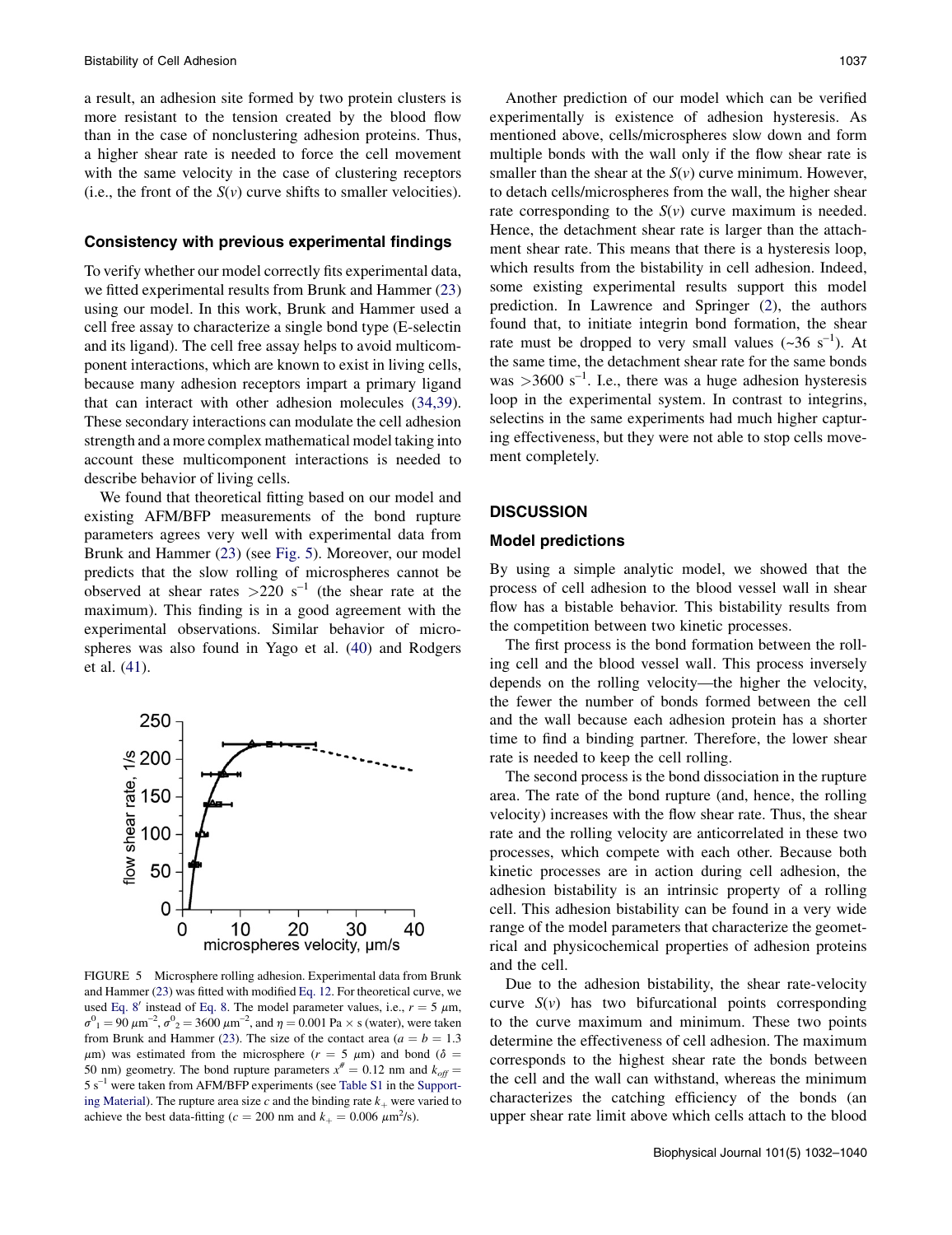<span id="page-6-0"></span>vessel wall). Physicochemical properties of adhesion proteins determine positions of both extremum.

To perform their major functions, rolling adhesion proteins must have a high catching effectiveness and, at the same time, allow the rolling movement of cells. The high catching rate allows the effective recruitment of cells from the blood stream to the blood vessel wall, whereas the rolling movement is needed for the cells' mobility during their search for an inflamed/damaged site. Our model shows that the catching effectiveness is mostly determined by the protein binding rate  $(k_{+})$ . The higher the binding rate and receptors' mobility, the larger their catching effectiveness. At the same time, the bonds dissociation rate  $k_{off}$  must be high enough to allow for rolling of the cell. Otherwise, the left stable solution branch of the  $S(v)$ curve shifts to vanishingly small velocities (Fig.  $4 \ B$ ), meaning that the wall bounded cells do not move if  $k_{off}$  is small. These two results agree well with experimental data ([34\)](#page-8-0)—it is well known that rolling adhesion proteins (selectins) possess both of these properties (high binding and rupture rates).

After a leukocyte/platelet finds an inflamed/damaged site, it activates stationary adhesion proteins, which cause a complete stop of the cell. Thus, stationary adhesion proteins must be able to form strong bonds, which can withstand the blood-flow pushing force. For this purpose, the maximum of  $S(v)$  curve must be very high and the left stable branch must approach zero velocity as closely as possible. Then it follows that stationary adhesion proteins must have very small dissociation rate  $(k<sub>off</sub>)$  (see [Fig. 4](#page-3-0) B). Evidently, this requirement for the stationary adhesion proteins is opposite to the above requirement for the rolling adhesion proteins (large  $k_{off}$ ). Therefore, these two stages of cell adhesion must be mediated by physically different proteins (although this can be the same type of protein but in two different physicochemical conformations).

Moreover, as we found in this study, the protein clustering also may help to shift the  $S(v)$  left stable branch to smaller velocities (making cell adhesion stronger; see [Fig. 4](#page-3-0) C). Experiments show that after activation both of these changes take place in integrins: they switch from the low to the high affinity state ( $k_{off}$  decreases) ([42,43](#page-8-0)) and start to aggregate in clusters. The clusters can be formed either by direct integrin-integrin interaction [\(44](#page-8-0)) or through interactions with other accessory proteins ([45](#page-8-0)); for example, talin, which connects integrins to the cellular cytoskeleton. In the latter case, the cytoskeleton helps to redistribute the total bonds tension  $Q_{tot}$  between more of the adhesion proteins, thus increasing the effective rupture area size and decreasing the individual tension of each bond  $Q$ . This, in turn, results in the increase of the maximum of the  $S(v)$  curve according to our model (see Fig.  $4$  B). Thus, integrins-cytoskeleton interaction provides a large contribution to the strength of cell adhesion. Other mechanisms like recruitment of adhesion proteins into lipid rafts ([43\)](#page-8-0) or into areas of membrane curvature ([46\)](#page-8-0) may also be involved in the formation of protein clusters.

In general, protein clusters have a lower mobility than single proteins due to a larger size. In addition, receptorsclustering results in a smaller concentration of diffusing complexes on the cell surface. Existing experiments also suggest that interaction of adhesion proteins with the cytoskeleton even further reduces their diffusion coefficient ([47\)](#page-8-0). According to our model, all these three mechanisms lead to a large decrease in the catching effectiveness of stationary adhesion proteins. This result agrees very well with experimental data [\(2,3\)](#page-7-0). Therefore, for efficient cell adhesion to the blood vessel walls, both types of adhesion proteins (stationary and rolling), which specialize in two different functions (cell catching and stopping), are needed (see Fig. 6). Indeed, signs of such synergy between the two types of proteins were found in many different types of cells [\(2–5](#page-7-0)).

## Experimental verification of the model predictions

What is the simplest way to measure the adhesion proteins' catching effectiveness and the maximum strength in experiments, and to test the model predictions about the adhesion bistability and protein's synergy?

One can try to measure in experiments the flow shear ratecell velocity curve. By doing this, it is possible to obtain the position of the curve maximum. Unfortunately, the position of the curve minimum can hardly be determined in such an experiment, because it is very difficult to distinguish, in experiments, freely rolling cells and cells corresponding to the right stable branch of the curve because they have very similar velocities (see [Fig. 4](#page-3-0) A). To measure



FIGURE 6 Synergy between rolling and stationary adhesion proteins. Rolling adhesion receptors mediate initial bond formation between a cell and the blood vessel wall and provide the slow rolling of the cell. Stationary adhesion receptors are needed for a strong cell attachment to the wall, which can withstand a large pushing force created by the blood flow.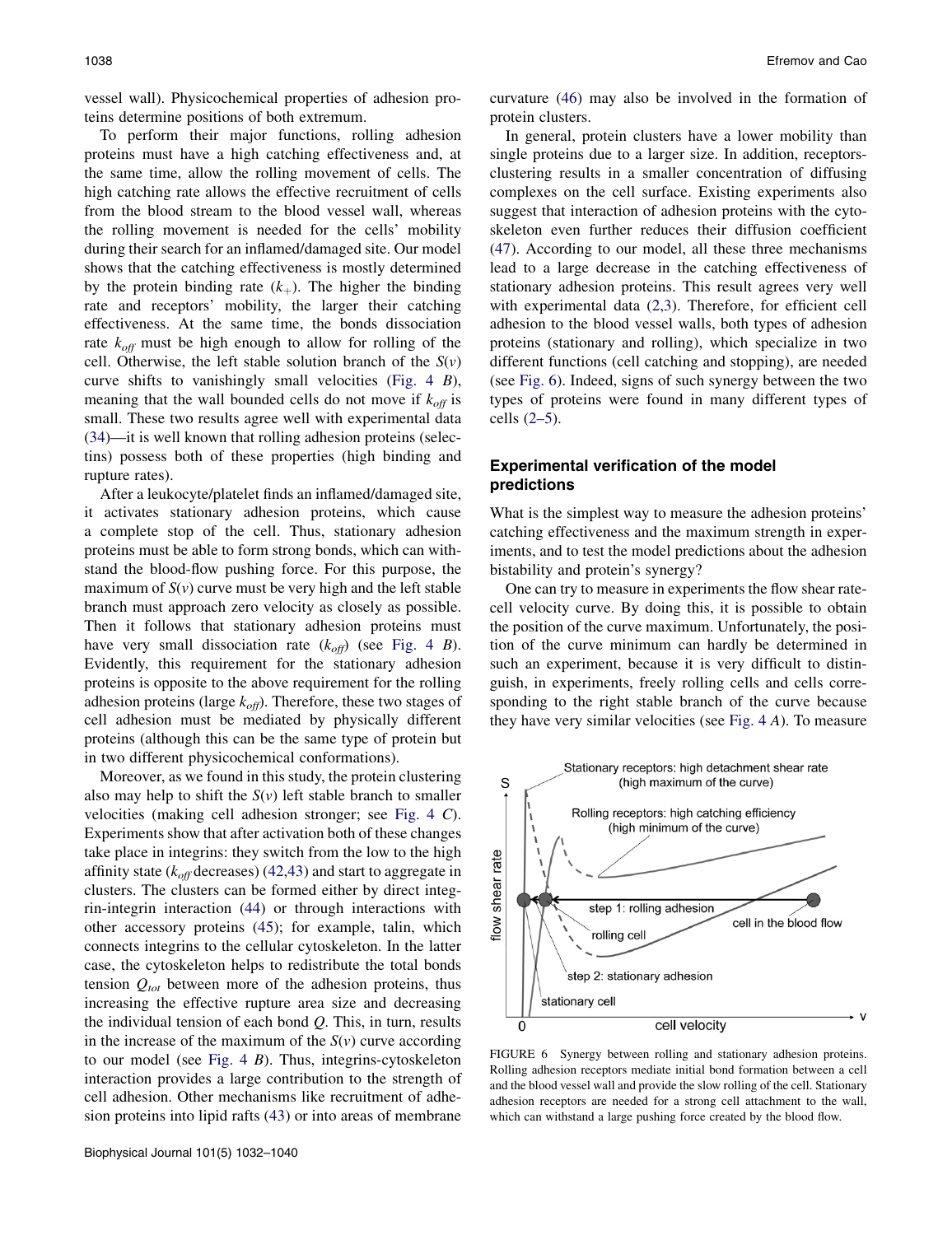<span id="page-7-0"></span>the positions of the curve extremum, one can instead use a general property of bistable systems—i.e., existence of a hysteresis loop (see Fig. 7 A).

In a specifically designed flow chamber with the coverslip coated by adhesion proteins one can measure the number of cells attached to the coverslip as a function of flow shear rate. Upon increasing the shear rate in the chamber from a small to high value, one will observe that cells start to detach from the coverslip at some shear rate, which approximately corresponds to the shear rate at the curve maximum (detachment shear rate) according to our model (see Fig. 7 A, left panel). Thus, there will be a drop in the number of cells attached to the coverslip at this point (see Fig. 7 A, right panel). If the shear rate after that is decreased from a high to a low value, cells will start to reattach to the coverslip, but at a smaller shear rate corresponding to the curve minimum (attachment shear rate), if the model prediction about the cell adhesion bistability is correct.

Hence, if cell adhesion process has a bistable behavior there will be a gap between the two curves (hysteresis loop; see Fig. 7 A, right panel). Such an experiment allows us to verify the model prediction about the bistability of cell adhesion and to measure the maximum strength (see middle of the right slope, Fig. 7 A, right panel) and catching efficiency (see middle of the left slope, Fig. 7 A, right panel) of adhesion proteins.

Furthermore, the same experiment can be used to test the model prediction about the synergy between rolling and stationary adhesion proteins. As mentioned above, our model suggests that rolling adhesion proteins must have higher catching efficiency than stationary adhesion proteins, but the latter must have higher maximum strength than the former. Thus, if the model prediction of the synergy origin is correct, the hysteresis loop obtained for rolling adhesion proteins must be smaller than the hysteresis loop for stationary adhesion proteins at physiological concentrations of both proteins (see Fig. 7 B).

In short, it would be important to perform such experiments and to verify the model predictions about adhesion bistability, hysteresis loop, and the synergy between the two types of proteins. Indeed, our preliminary results are in good agreement with our theoretical predictions and will be reported in a separate article prepared jointly with investigating colleagues.

# SUPPORTING MATERIAL

Additional sections with four figures, one table, and supporting equations are available at [http://www.biophysj.org/biophysj/supplemental/S0006-](http://www.biophysj.org/biophysj/supplemental/S0006-3495(11)00884-8) [3495\(11\)00884-8](http://www.biophysj.org/biophysj/supplemental/S0006-3495(11)00884-8).

We thank F. I. Ataullakhanov, M. Panteleev, A. Tokarev, and J.-H. Kim for valuable discussions.

This work was supported by the Singapore-MIT Alliance for Research and Technology (SMART) and DOD ARO grant W911NF-09-0480 (J.C.).

### REFERENCES

- 1. Springer, T. A. 1994. Traffic signals for lymphocyte recirculation and leukocyte emigration: the multistep paradigm. Cell. 76:301–314.
- 2. Lawrence, M. B., and T. A. Springer. 1991. Leukocytes roll on a selectin at physiologic flow rates: distinction from and prerequisite for adhesion through integrins. Cell. 65:859–873.
- 3. Ruggeri, Z. M., J. A. Dent, and E. Saldívar. 1999. Contribution of distinct adhesive interactions to platelet aggregation in flowing blood. Blood. 94:172–178.
- 4. Cooke, B. M., A. R. Berendt, ., G. B. Nash. 1994. Rolling and stationary cytoadhesion of red blood cells parasitized by Plasmodium falciparum: separate roles for ICAM-1, CD36 and thrombospondin. Br. J. Haematol. 87:162–170.



FIGURE 7 Adhesion hysteresis. (A) (Left panel) Existence of a hysteresis loop is a general property of a bistable system. As the flow shear rate increases from a small value, cells, initially attached to the wall, detach at the shear rate corresponding to the  $S(v)$  curve maximum. If the shear rate decreases, the process is reversed; cells reattach to the wall, but at the smaller shear rate corresponding to the  $S(v)$  curve minimum. The difference between the shear rates of the curve maximum and minimum is the main cause of the adhesion hysteresis. (Right panel) Schematic explanation of the main idea of experiment, which can verify existence of cell adhesion bistability. Upon counting the number of cells attached to the flow chamber surface as a function of the flow shear rate during the two working regimes (increasing and decreasing shear rate), one will observe the gap between the two curves, if cell adhesion process has a bistable behavior. The two middle points of the resultant curves correspond to the catching effectiveness (left curve) and the maximum strength (right curve) of adhe-sion proteins. (B) If the model prediction about the origin of synergy between the rolling and stationary adhesion proteins ([Fig. 6\)](#page-6-0) is correct, the hysteresis loop of the rolling adhesion proteins must be contained inside the hysteresis loop of the stationary adhesion proteins.